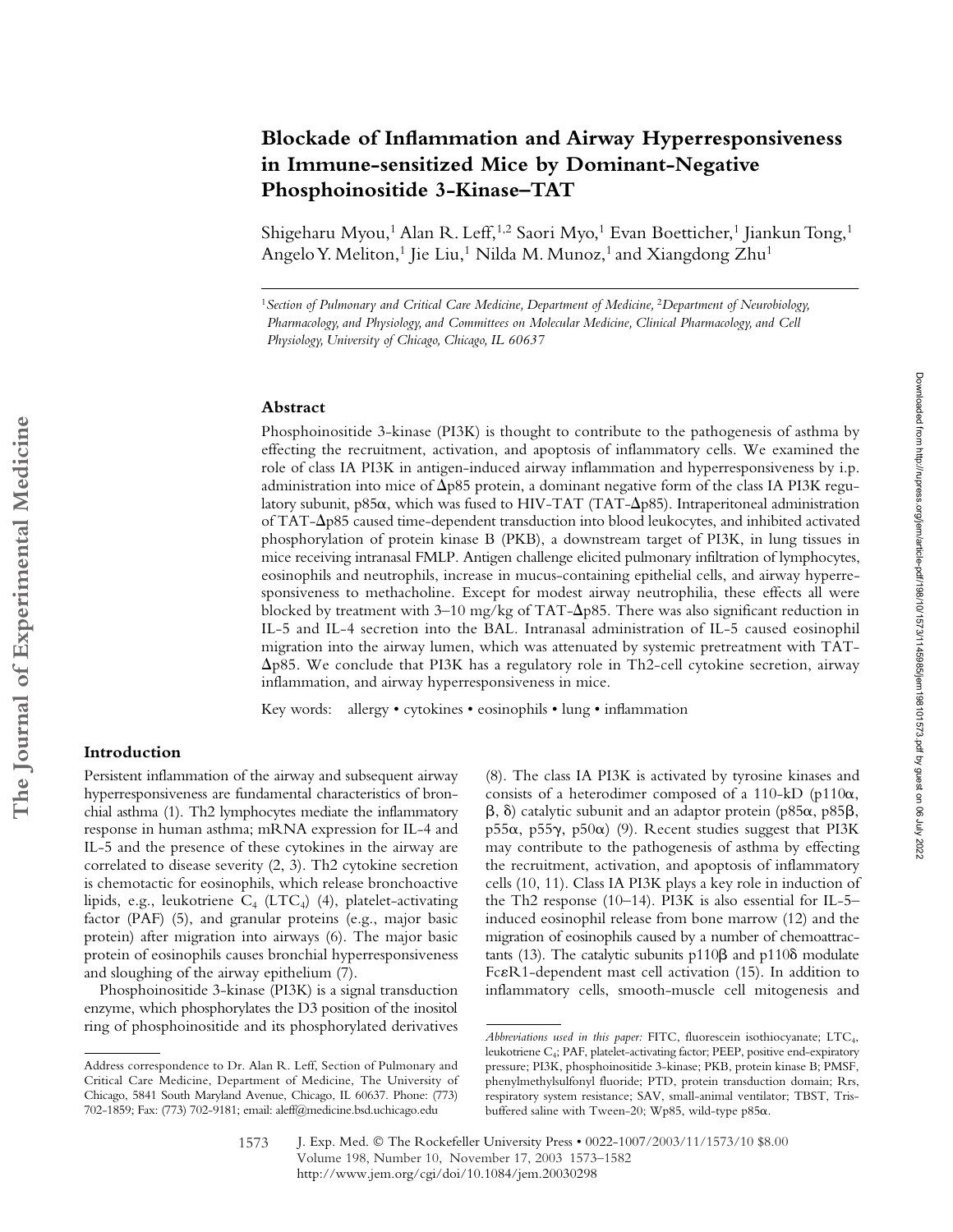

**Figure 1.** Purified proteins used in this study. (a) Structure of TAT- -p85 fusion protein. Six His residues and the 11–amino acid TAT peptide precede the NH<sub>2</sub>-terminal of the  $\Delta p$ 85 protein. The 11 amino acids of TAT are the protein transduction domain (PTD). (b) Control  $\Delta p85$  protein lacking the PTD. (c) TAT-GFP, a control protein lacking  $\Delta p85$ .

hyperplasia are also regulated by PI3K (14, 16). Enhanced basal activity of PI3K has been reported in eosinophils derived from allergic asthmatics (17). However, the determination of the precise role of class IA PI3K has been difficult because (a) knockout mice lacking  $p85\alpha$  and its splicing variants die within a few weeks after birth (18) and (b) this deletion results in immunodeficiency caused by B cell dysfunction (19).

Recent investigations have demonstrated the usefulness of in vivo transduction of TAT-fusion proteins in mice (20). This allows for introduction of functional proteins directly in the intracellular compartment of all cells in rodents within 2 h. Transcellular administration (transduction) of dominant negative inhibitors accordingly can block enzyme systems otherwise requiring knockout and allow for immediate assessment, thus avoiding lethal mutations.

In these studies, we transduced dominant negative  $p85\alpha$ ( $\Delta p85$ ) (21) using an HIV-TAT protein transduction (PTD) domain into mice in vivo. In contrast to wild-type p85 $\alpha$  (Wp85),  $\Delta$ p85 lacks the binding site for the catalytic p110 subunit (21). We constructed a  $\Delta p85$  plasmid (pTAT- $\Delta$ p85) containing 6 His residues, 11 amino acids of TAT,  $\Delta p85$ , and purified TAT- $\Delta p85$  fusion protein (Fig. 1 a). We tested the hypothesis that class IA PI3K mediates both antigen-induced airway inflammation and airway hyperresponsiveness to methacholine. We found that transduction of TAT- $\Delta p$ 85 into mice inhibited protein kinase B (PKB, also termed Akt) phosphorylation in lung tissues and that TAT- $\Delta$ p85 blocked antigen-induced airway inflammation and hyperresponsiveness, and reduced Th2 cytokine level in BAL.

#### **Materials and Methods**

**The Journal of Experimental Medicine**

The Journal of Experimental Medicine

Generation of TAT- $\Delta p85$  and Its In Vivo Administration. A cDNA fragment encoding dominant negative  $p85\alpha$  was amplified by PCR from the  $\Delta p$ 85 cDNA with the deletion of 35 amino acids from residues 478–513 with the insertion of two amino acids in pGEX (provided by Dr. M. Kasuga) with the following primers (sense: 5-ACC GGT ATG AGT GCC GAG GGG TAC CAG TAC-3'; antisense: 5'-GAATTCTCATCGCCTCTGCT-GCGCGTACACTGGGT-3). The PCR products have AgeI

and EcoRI cutting sites before and after  $\Delta p$ 85 cDNA, respectively, and were inserted into a pCRII TOPO vector. The plasmids were digested with AgeI-EcoRI and ligated into an AgeI-EcoRI–digested pTAT vector (provided by Dr. S. Dowdy) using T4 ligase.

Purification of TAT fusion proteins was performed as described (22, 23). Briefly, TAT-protein was purified by sonication of high expressing BL21 cells in 10 ml of buffer Z (8 M urea, 20 mM Hepes, pH 8.0, 100 mM NaCl). Cellular lysates were resolved by centrifugation, loaded onto a 5-ml Ni-NTA column in buffer Z, washed, and eluted with imidazole in buffer Z sequentially in 100, 250, and 500 mM concentrations. Urea and imidazole were removed from the resultant protein solution using a low volume, 10,000 MWCO Slide-A-Lyzer dialysis cassette. Each fusion protein was flash-frozen at  $-80^{\circ}$ C.

*Mice.* Male C57BL/6 mice, 6–8-wk-old, were purchased from the Jackson Laboratory and housed in a pathogen-free biohazard level 2 facility maintained by The University of Chicago Animal Resources Center. The studies reported here conform to the principles outlined by the Animal Welfare and the National Health Services guidelines for the care and use of animals in biomedical research.

In protocols detailed below, animals receive i.p.  $TAT-\Delta p85$  or control injection. The animals receiving injection of  $TAT-\Delta p85$ or control proteins (His- $\Delta p85$  or TAT-GFP) were assigned randomly to the experimental groups consisting of six animals each. In preliminary studies, we demonstrated that TAT protein vector (administered as TAT-GFP) had no effect on OVA-induced airway inflammation and airway responsiveness versus saline buffer control.

*Flow Cytometric Analysis of the TAT Fusion Protein Transduction* into Blood Leukocytes. Either TAT- $\Delta p$ 85 or control protein lacking the TAT PTD was labeled with FITC (Sigma-Aldrich) according to manufacturer's instructions. Mice were killed and blood was aspirated by cardiac puncture into a heparinized syringe for isolation of whole-blood leukocytes at specified times after i.p. injection of TAT- $\Delta$ p85 or control  $\Delta$ p85 protein. Whole-blood leukocytes were isolated by hypotonic lysis of RBC. Isolated leukocytes were resuspended in calcium- and magnesium-free HBSS, pH 6.8, containing 1% BSA. The pH of the sheath fluid of the flow cytometer was adjusted to 6.8 to quench FITC fluorescence on the outside of the cell (24), and at least 10,000 cells were analyzed on a FACScan (Becton Dickinson).

*Western Blot Analysis of the Uptake of TAT-* $\Delta p85$  *into Lung Tis*sue and the Efficacy of TAT- $\Delta p$ 85 Protein Transduction on FMLP*induced PKB Phosphorylation in Lung Tissues.* To examine the uptake of TAT- $\Delta p85$  into the lung, lungs were excised from mice at indicated times after i.p. administration of TAT- $\Delta$ p85 (10 mg/ kg). To examine the efficacy of TAT- $\Delta p$ 85 transduction, TAT- $\Delta p$ 85 (10 mg/kg) or control protein was administered i.p. at the indicated times before administration of FMLP. Animals were lightly anesthetized with 4.4 mg/kg i.p. xylazine and 65 mg/kg i.p. ketamine (25) and then challenged intranasally with 100  $\mu$ l of  $10^{-5}$  M FMLP dissolved in PBS through 24-g catheter. 15 min after FMLP instillation, mice were anesthetized with 30 mg/kg i.p. xylazine and 80 mg/kg i.p. ketamine, and lungs then were perfused through the right ventricle with 5 ml of PBS. The lungs were excised, rinsed in PBS, blotted dry, snap frozen in liquid nitrogen, and stored at  $-80^{\circ}$ C. For preparation of whole-lung cell extracts, 10 mg of ground lung tissue was resuspended in 500  $\mu$ l of lysis buffer (10 mM Tris, pH 7.4, 5 mM  $MgCl<sub>2</sub>$ , 50 U/ml DNase and RNase, 10  $\mu$ g/ml each of leupeptin, aprotinin and pepstatin, 1 mM PMSF, and then homogenized for 30 s at a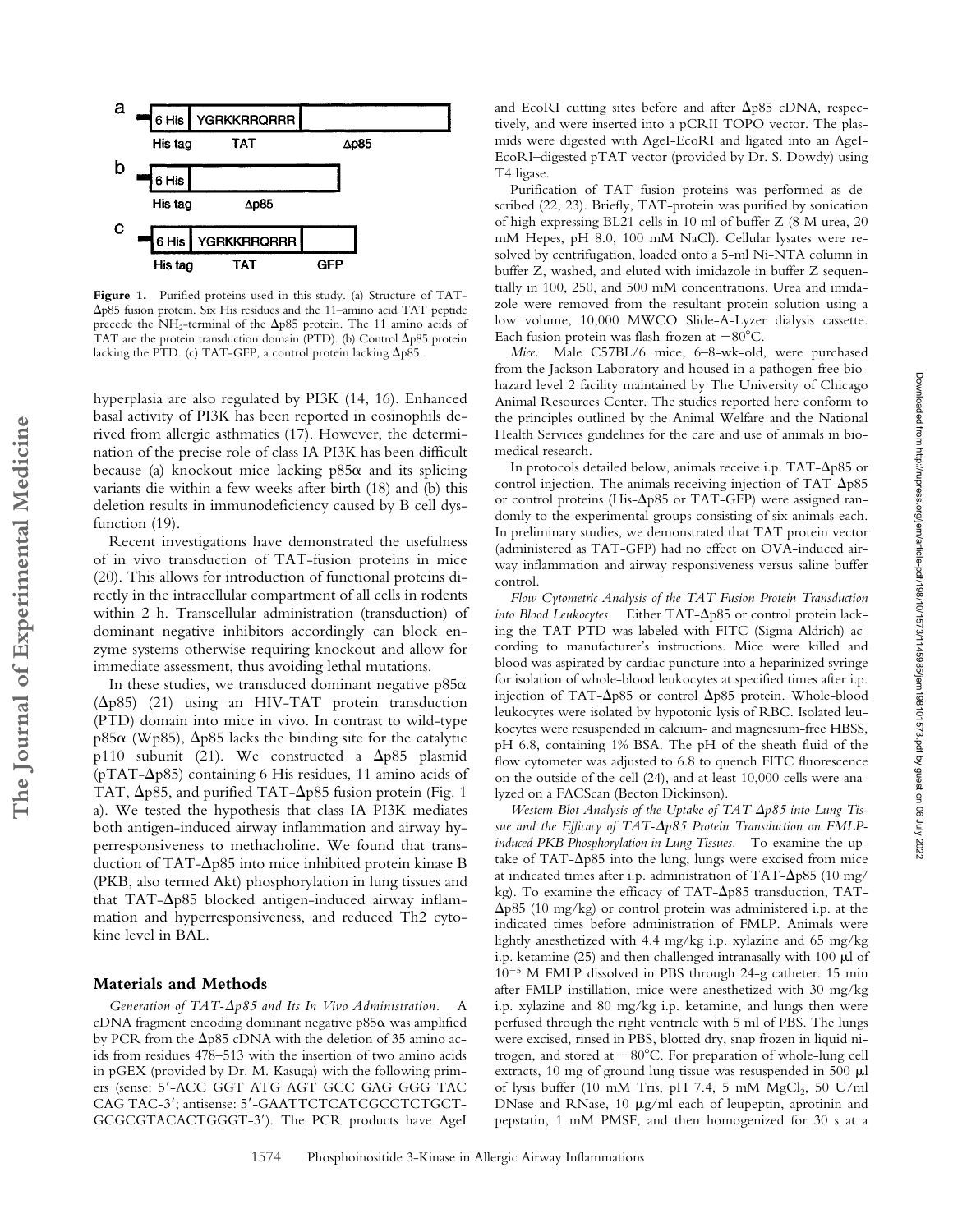speed of 15,000 rpm in an Ultra-Turrax homogenizer). After a 30-min incubation on ice, homogenates were centrifuged at 16,000 *g* for 10 min. Protein concentrations were determined using the Bradford assay, the supernatants were mixed with Laemmli sample buffer, and boiled for 5 min. The samples were stored at  $-80^{\circ}$ C.

Whole-lung cell extracts  $(30 \mu g)$  were subjected to SDS-PAGE, using acrylamide gels under reducing condition (15 mA/ gel). Electrotransfer of proteins from the gels to polyvinylidene fluoride membrane was achieved using a semidry system (400 mA, 60 min). The membrane was blocked with 1% BSA for 60 min, then incubated with 1/1000 anti-phosphorylated PKB Ab, 1/1000 anti-6His tag (Cell Signaling, Beverly, MA), or 1/1000 anti-PKB Ab diluted in Tris buffered saline with Tween-20 (TBST) overnight. The membranes then were washed three times for 20 min with TBST. Donkey anti-rabbit IgG conjugated with HRP was diluted 1/3000 in TBST and incubated with polyvinylidene fluoride membrane for 60 min. The membrane was again washed three times with TBST and assayed by an ECL chemiluminescence system (Amersham).

*Immunization and Airway Challenge with OVA.* Mice were sensitized and challenged as described previously (26). Briefly, mice were immunized with 10  $\mu$ g of OVA and 1.125 mg of aluminum hydroxide (Imgect Alum; Pierce Chemical Co.) in 0.2 ml of sterile saline i.p. on days 0, 7, and 14. On days 21–24, mice were exposed to aerosolized OVA (1%) or saline for 40 min. To examine the effect of TAT- $\Delta p$ 85 on antigen-induced airway reactions, the animals received i.p. injection of  $TAT-\Delta p85$  or control  $\Delta p85$  protein lacking TAT PTD (Fig. 1 b) every 12 h from the first OVA challenge to the assessment of BAL, tissue, and airway responsiveness. For measurement of airway responsiveness, animals also received TAT vehicle lacking  $\Delta p$ 85 (Fig. 1 c). In additional experiments, TAT fusion proteins were administered intranasally to mice to assess their effect on airway inflammation after antigen challenge. 2 h before OVA challenge, mice received intranasal administration of 50  $\mu$ l of 0.3 or 1.0 mg/ml TAT- $\Delta p85$  through a 24 g catheter.

**The Journal of Experimental Medicine**

The Journal of Experimental Medicine

*Measurement of Airway Responsiveness to Methacholine.* Methacholine challenge was performed 24 h after the final dose of OVA. Respiratory system resistance (Rrs) was measured through a computer-controlled small-animal ventilator (SAV) (Flexivent; SCIREQ) as described previously (27). Briefly, mice were anesthetized with 30 mg/kg xylazine and 80 mg/kg ketamine i.p., and the trachea was cannulated with an 18-gauge metal needle connected to the SAV. Mechanical ventilation was applied, and animals were ventilated quasisinusoidally at a frequency of 120 breaths/min at a tidal volume of 6 ml/kg. The expiratory valve of the SAV allowed the animal to empty passively through a water trap adjusted to maintain a positive end-expiratory pressure (PEEP) of 2.0  $\text{cm}H_{2}O$ . In preliminary experiments, this PEEP was shown to be optimal for the determination of methacholineinduced effects on Rrs (27). Increasing doses of methacholine (31.3 to 4,000  $\mu$ g/ml) were infused through a jugular vein catheter at 5-min intervals.

*Collection and Analysis of Bronchoalveolar Fluid Cells.* Airway inflammation was assessed 24 h after the final antigen challenge with OVA. BAL was performed by delivering 0.8 ml cold PBS into the airway through a trachea cannula and gently aspirating the fluid. The lavage was repeated three times to recover a total volume of 2–3 ml. The cells were stained with Trypan blue to determine viability and with Turk solution to obtain total nucleated cell counts using a hemocytometer. Cytospin (Cytospin 2; Shandon) slides were prepared from the BAL and were then

fixed and stained using Diff-Quick (Dade Diagnostics). Differential cell counts were determined by counting a minimum of 300 cells/slide using standard morphological criteria in a single-blind method.

*Measurement of Cytokine Levels in BAL.* The concentrations of IL-4, IL-5, and IFN- $\gamma$  in BAL fluid were measured using a Mouse Th1/Th2 Cytokine CBA kit according to the manufacturer's protocol (BD Biosciences). The detection limits were 5 pg/ml for IL-4, 5 pg/ml for IL-5, and 2.5 pg/ml for IFN- $\gamma$ .

*Lung Histology.* Lungs removed from the chest cavity were fixed by injection of 4% buffered paraformaldehyde into the tracheal cannula at a pressure of 20 cm  $H<sub>2</sub>O$  and immersed in paraformaldehyde for 24 h. Lobes were sectioned sagitally, embedded in paraffin, cut into 5  $\mu$ m sections, and stained with H&E for histological analysis. Additional sections were stained with alcian blue/PAS to identify mucus-containing cells. The severity of peribronchial inflammation was graded semiquantitatively for the following features: 0, normal; 1, few cells; 2, a ring of inflammatory cells 1 cell layer deep; 3, a ring of inflammatory cells  $2-4$  cells deep; 4, a ring of inflammatory cells of  $>4$  cells deep.



Figure 2. Kinetics of TAT- $\Delta p85$  transduction into whole-blood leukocytes in mice measured by flow cytometry. Whole-blood leukocytes were isolated at 0, 2, 6, 12, and 24 h after i.p. injection of FITClabeled  $TAT-\Delta p85$  to determine time-course and specificity of transmembrane uptake of TAT- $\Delta p85$ . Nonspecific cell-surface fluorescence was quenched by resuspension in pH 6.8 HBSS. (a) Conjugated TAT- -p85 demonstrates maximal transcellular uptake at 2 h and is progressively diminished over 24 h. (b) FITC-conjugated control  $\Delta p$ 85 protein, which lacks the HIV-TAT domain, demonstrates no change in fluorescence versus after resuspension in pH 6.8 HBSS.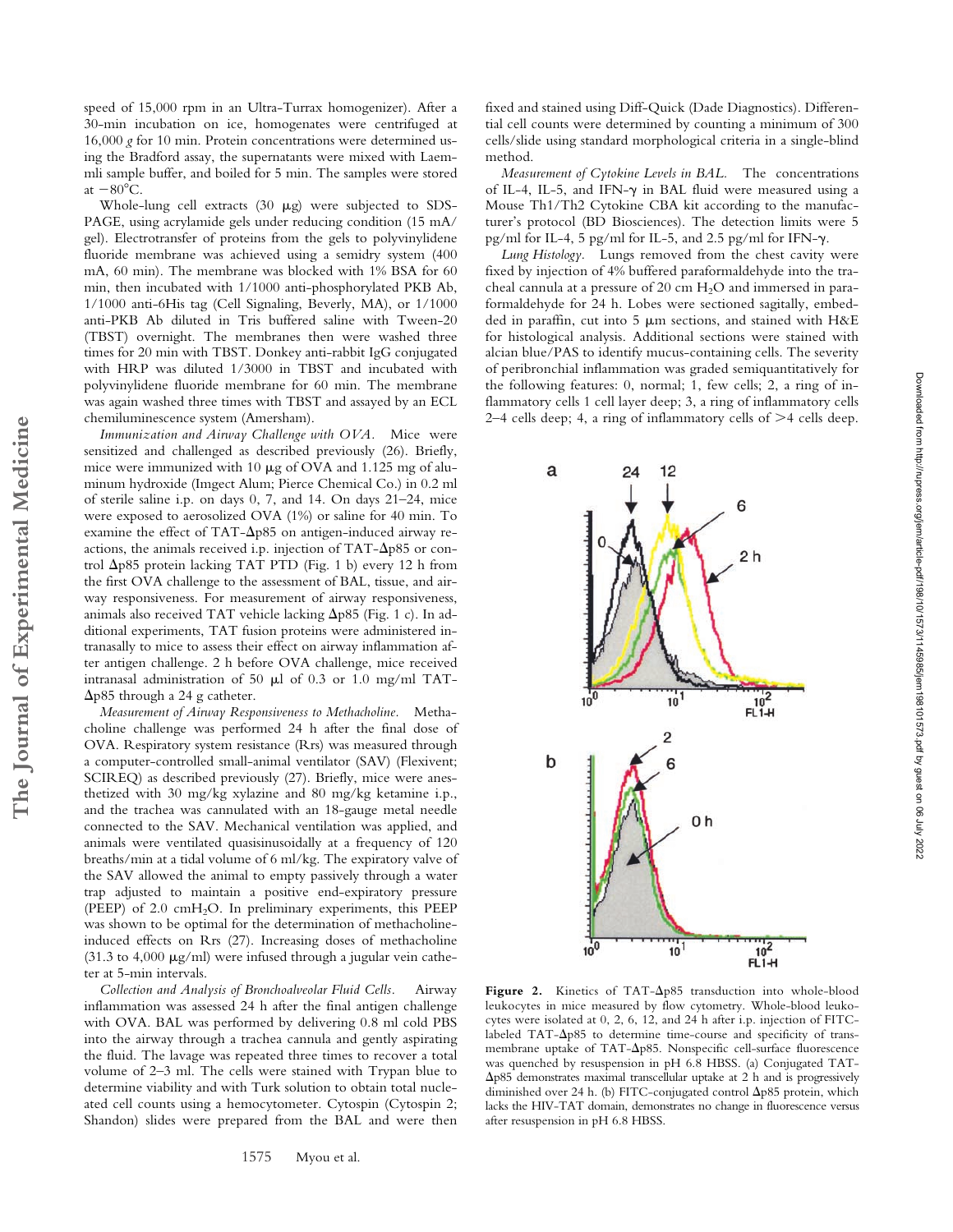

Figure 3. Western blot analysis of the uptake of  $TAT-\Delta p85$  into lung tissue and the efficacy of TAT- $\Delta p85$  protein transduction on FMLPinduced PKB phosphorylation in lung tissues. (A) Transduction of TAT- -p85 into the lung. Lungs were excised from mice at indicated times after i.p. administration of TAT- $\Delta p85$  (10 mg/kg), and lung tissue extracts were mixed with loading buffer and separated by SDS-PAGE, and probed by anti-His antibody. (B) Western blot analysis of the effect of TAT- $\Delta p85$  on FMLP-induced PKB phosphorylation in whole-lung tissue. FMLP was instilled intranasally at 0, 2, 4, 6, 12, and 24 h after administration of TAT- $\Delta p$ 85. Whole-lung cell extracts were prepared and analyzed by Western blot with antiphosphorylation-specific PKB Ab (top). Equivalency of loading was established for each lane with anti-PKB Ab, which measures total PKB (phosphorylated and nonphosphorylated) (bottom). Inhibition of PKB phosphorylation is maximal at 2–6 h, corresponding to fluorescence data from Fig. 2. By 12 h, there is diminished inhibition of PKB phosphorylation by TAT- $\Delta p$ 85. The result shown is representative of three different experiments.

The numerical scores for the abundance of PAS-positive mucuscontaining cell in each airway were determined as follows: 0, 0.5% PAS-positive cells; 1, 5–25%; 2, 25–50%; 3, 50–75%; 4,  $>75\%$  (28).

IL-5-induced Airway Eosinophil Accumulation. TAT- $\Delta p$ 85 (3 or 10 mg/kg) or a control  $\Delta p85$  protein (excluding TAT PTD) was i.p. administered 2 h before challenge with IL-5. Animals were anesthetized with 4.4 mg/kg xylazine and 65 mg/kg i.p. ketamine (25) and then challenged intranasally with 100  $\mu$ l of 100 ng/ml IL-5 dissolved in PBS through a 24-g catheter. BAL was performed 12 h after IL-5 instillation as described above.

*Statistical Analysis.* Variation between three or more groups was analyzed using ANOVA followed by Fisher's least protected difference test. Statistical significance was claimed whenever  $P < 0.05$ .

#### **Results**

Kinetics and *Efficacy of TAT-* $\Delta p85$  *Transduction*. The pharmacokinetics of in vivo TAT- $\Delta$ p85 transduction were evaluated in mouse blood leukocytes. Mice were injected with 10 mg/kg fluorescein isothiocyanate (FITC)-labeled TAT- $\Delta$ p85 i.p. or control  $\Delta$ p85 protein lacking TAT PTD. Flow cytometry of whole-blood leukocytes isolated 2–24 h after i.p. injection demonstrated the presence of TAT- $\Delta$ p85. TAT- $\Delta$ p85 was maximally expressed at 2–6 h, and disappeared by 24 h (Fig. 2 a). The  $T_{1/2}$  for TAT- $\Delta p$ 85 was 12 h. By contrast, control  $\Delta p85$  protein lacking the TAT transduction domain was undetectable in blood leukocytes at any time (Fig. 2 b).

Western blot analysis of lung (Fig. 3 A), spleen, and liver (unpublished data) extracts demonstrated that  $TAT-\Delta p85$ was maximally transduced at 2 h after i.p. administration of TAT- $\Delta p85$ , and disappeared thereafter (Fig. 3 A). The inability of detecting of TAT- $\Delta p$ 85 at 4–12 h after i.p. injection may be due to the lower sensitivity of the Western blot than flow cytometry (see below). Intraperitoneal injection of TAT- $\Delta p$ 85 caused substantial inhibition of PKB

> **Figure 4.** Effect of IP administration of TAT- $\Delta p$ 85 on airway inflammation after OVA sensitization and challenge. Analysis of inflammatory cells from BAL fluid 24 h after last OVA challenge. Positive () and negative  $\Box$  controls are OVA and saline challenged animals, respectively. These animals received no other treatment. OVA challenge caused increased total cell count, which is largely composed of eosinophils. Increase in lymphocytes and neutrophils are recorded on a different scale (see ordinate). There was no effect on macrophage number. Migration of eosinophils and lymphocytes is blocked progressively with 3–10 mg/kg TAT- $\Delta p85$  but unaffected by 10 mg/kg Δp85 lacking the TAT domain. TAT-Δp85 has no effect on the migration of neutrophils, which is minimal. Each bar represents the mean  $\pm$  SEM of 4–6 mice. \*P < 0.05 and  $*$ P < 0.01 compared with positive control group. ND, not detectable.



1576 Phosphoinositide 3-Kinase in Allergic Airway Inflammations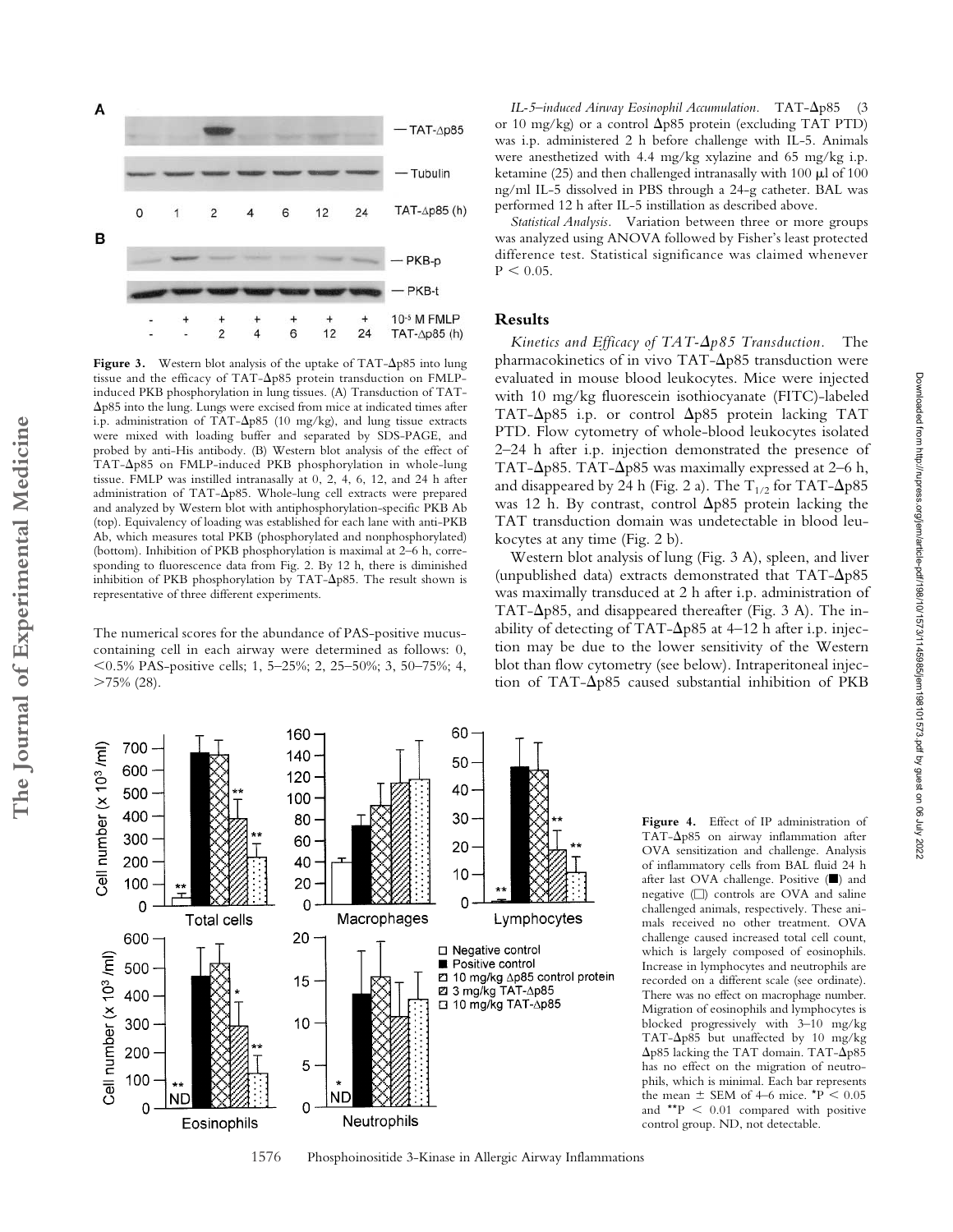tion of  $10^{-5}$  M FMLP caused PKB phosphorylation in lung tissue extracts compared with vehicle PBS-stimulated controls; PKB phosphorylation was inhibited to baseline at 2–12 h after i.p. injection of 10 mg/kg TAT- $\Delta p$ 85 (Fig. 3 B). A control  $\Delta p85$  protein absent the 11–amino acid TAT (Fig. 1 b) had no inhibitory effect on PKB phosphorylation (unpublished data). These results demonstrated that i.p. delivery of TAT- $\Delta p$ 85 fusion protein into mice was distributed into the lungs, and functionally suppressed PI3Kinduced PKB phosphorylation. Based on the half-life of TAT- $\Delta p85$  in blood leukocytes, TAT- $\Delta p85$  was administered every 12 h in the subsequent experiments involving antigen challenge. Effect of TAT- $\Delta p$ 85 on Antigen-induced Airway Inflamma*tion.* OVA inhalation significantly increased eosinophil

phosphorylation in lung homogenates. Intranasal instilla-

 $(P < 0.01)$ , lymphocyte  $(P < 0.01)$ , and neutrophil numbers  $(P < 0.05)$  in BAL fluid (Fig. 4). Eosinophils were absent in BAL fluid collected from the saline challenged group. After OVA challenge, the number of eosinophils in the BAL fluid increased to 538  $\pm$  60  $\times$  10<sup>3</sup> cells (P < 0.01). Treatment of animals with  $3-10$  mg/kg TAT- $\Delta p85$ blocked the migration of eosinophils 24 h after OVA challenge in concentration-dependent manner. Eosinophil number decreased to 251  $\pm$  5  $\times$  10<sup>3</sup>/ml with 3 mg/kg of TAT- $\Delta p85$  (P < 0.05) and further decreased to 82.6  $\pm$  $37.0 \times 10^3$ /ml at 10 mg/kg (P < 0.01). By contrast, control  $\Delta$ p85 protein lacking the TAT PTD has no inhibitory effect on OVA-induced eosinophil count in BAL fluid.

BAL lymphocytes increased from  $0.13 \pm 0.06 \times 10^{3}$ / ml for saline challenged control to  $48.6 \pm 7.2 \times 10^{3}$ /ml 24 h after OVA challenge ( $P < 0.01$ , Fig. 4). TAT- $\Delta p85$ also blocked the increase in lymphocytes in the airway lu-



Figure 5. Effects of TAT- $\Delta p85$  on eosinophil accumulation in BAL fluid 12 h after intranasal administration of IL-5. Cell counts were obtained from animals receiving IL-5 + either control  $\Delta p85$  (lacking TAT domain) or TAT- $\Delta$ p85. Eosinophils were not detectable in airways of animals before challenge with IL-5. TAT- $\Delta p85$  blocked progressively the eosinophil migration caused by IL-5.  $\Delta p85$  lacking the TAT domain was not different from IL-5 alone. Accordingly, TAT- $\Delta p$ 85 blocks both IL-5 synthesis (Fig. 6) as well as the chemotactic effects of IL-5 on eosinophils. Each bar represents the mean  $\pm$  SEM of 4–6 mice. \*P < 0.05 and \*\*P < 0.01 compared with positive control group. ND, not detectable.

1577 Myou et al.

men after OVA challenge in concentration-dependent manner. Lymphocytes number decreased to 12.6  $\pm$  5.3  $\times$  $10^3$  at 3 mg/kg (P < 0.01) and 6.3  $\pm$  1.9 × 10<sup>3</sup>/ml at 10 mg/kg TAT- $\Delta p$ 85 (P  $\leq 0.01$  vs. a  $\Delta p$ 85 control protein treated group).

OVA challenge modestly increased neutrophil number in BAL to 13.1  $\pm$  4.9  $\times$  10<sup>3</sup>/ml; neutrophil was not found in saline-challenged mice. Unlike eosinophils or lymphocytes, OVA-induced airway neutrophilia was not blocked by pretreatment with TAT- $\Delta$ p85. Macrophage number in BAL was neither affected by OVA challenge nor by pretreatment with TAT- $\Delta p85$ .

*Effect of TAT-*-*p85 on IL-5-induced Inflammation.* Further studies were performed to determine the role of PI3K in IL-5–induced eosinophil migration into airways. Eosinophils were not detected in BAL fluid in nonsensitized animals; 12 h after intranasal instillation of IL-5, the eosinophil count in BAL fluid was  $5.0 \pm 0.7 \times 10^3/\text{ml}$  (P < 0.01, Fig. 5). Pretreatment of animals with  $TAT-\Delta p85$ concentration dependently blocked BAL eosinophilia to  $2.4 \pm 0.9 \times 10^3$  at 3 mg/kg TAT- $\Delta p85$  (P < 0.05) and  $0.9 \pm 0.10^3$ /ml at 10 mg/kg TAT- $\Delta p85$  (P < 0.01).

*Antigen-induced Th2 Cytokine Secretion in BAL Fluids.* To evaluate the role of Th2 cytokines in OVA-induced airway responses, we measured the concentrations of IL-4



Figure 6. Effect of TAT- $\Delta p85$  on Th1 and Th2 cytokine secretion after four OVA challenges on days 21, 22, 23, and 24. BAL fluids were collected 24 h after the last OVA challenge. Positive  $(\blacksquare)$  and negative  $(\square)$ controls are OVA and saline challenged animals, respectively, without any pretreatment. TAT- $\Delta p85$  reduces the level of Th2 cytokines, IL-4 and IL-5, but has no effect on the Th1 cytokine IFNy. Note difference in scale on the ordinate. Each bar represents the mean  $\pm$  SEM of 4–6 mice. \* $P < 0.01$  compared with positive control group. ND, not detectable.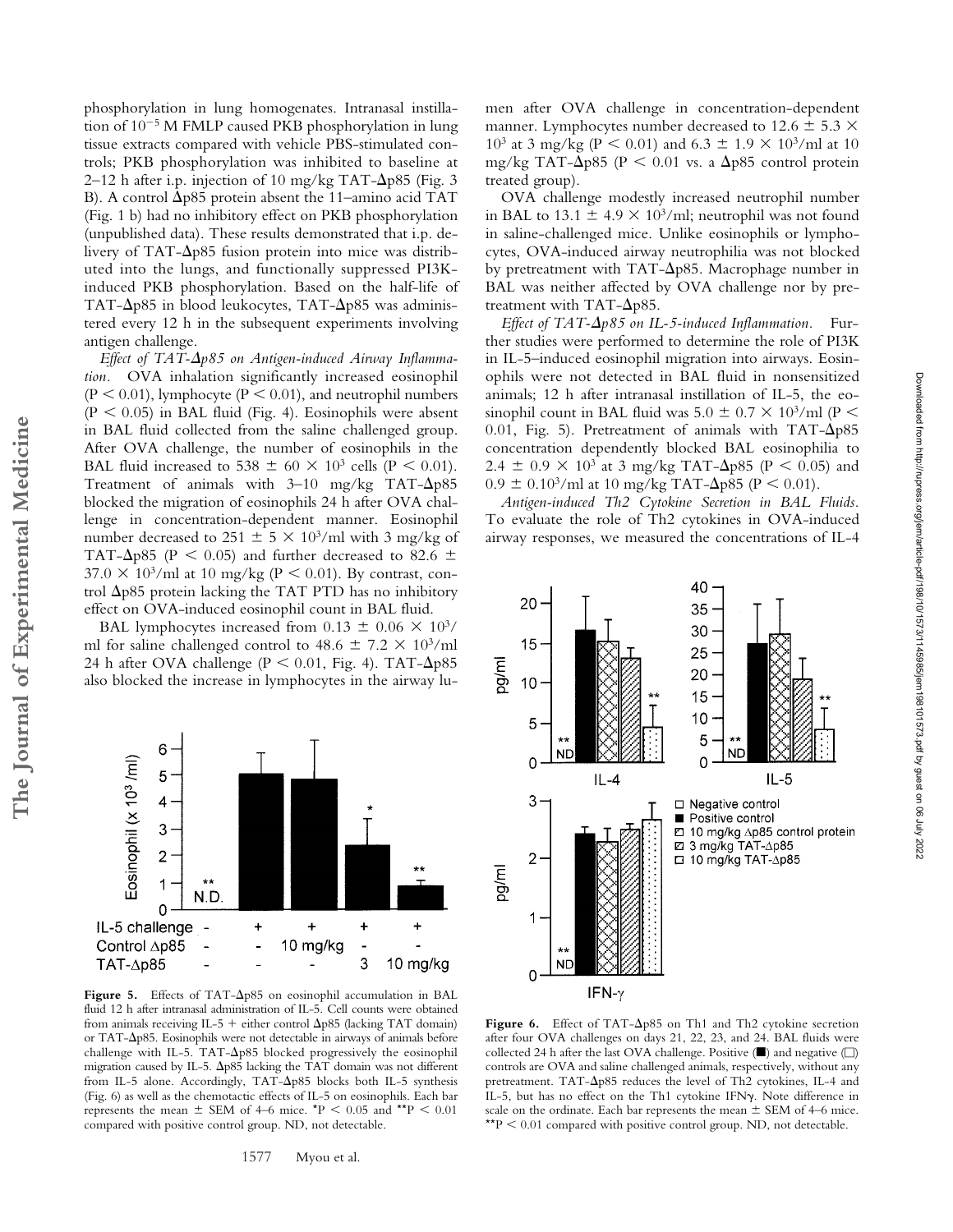



Figure 7. Histologic examination of lung tissues. (A) Representative sections of the lungs. The lung sections were obtained from saline- (1, 4) or OVA- $(2, 3, 5, 6)$  challenged mice in the absence  $(1, 2, 4, 5)$  or presence  $(3, 6)$  of TAT- $\Delta p85$   $(10 \text{ mg/kg})$ . Sections are stained with haematoxylin and eosin  $(1, 2, 3, 5, 6)$ 2, 3) for morphological analysis of inflammation and with alcian blue/PAS (4, 5, 6) for analysis of mucin-containing cells. Tissue was examined by light microscopy (original magnification 400×). Substantial inflammation and mucin production caused by OVA (2, 5) are blocked by TAT- $\Delta p$ 85 (3, 6); compare with saline control (1, 4). (B) Semiquantitative analysis of the severity of peribronchial inflammation and the abundance of PAS-positive mucus-containing cells. Total lung inflammation and PAS-positive cells were defined as the average of the scores as described in Materials and Methods.  $*P < 0.05$  and  $*P <$ 0.01 compared with positive control group.

and IL-5 in BAL fluid. OVA inhalation caused a significant increase in the concentration of IL-4 and IL-5, which was concentration dependently inhibited by  $TAT-\Delta p85$ . There was no reduction of these Th2 cell cytokines in control mice receiving  $\Delta p85$  lacking the TAT PTD (Fig. 6). OVA challenge also increased the barest concentration of Th1 cytokine, INF- $\gamma$ , a Th-1 cell cytokine, in BAL fluid. TAT- $\Delta p85$  at 10 mg/kg had no inhibitory effect on INF- $\gamma$ level in BAL fluid.

*Effect of TAT-*-*p85 on Airway Histology.* OVA challenge induced inflammatory cell infiltration (largely eosinophils and mononuclear cells) in the lung interstitium around the airways and pulmonary blood vessels (Fig. 7 A, 1 and 2). Pretreatment with 3–10 mg/kg TAT- $\Delta p$ 85 blocked cell infiltration progressively at 24 h (Fig. 7, A 3 and B, left). Although many mucus-containing epithelial cells were apparent in OVA-challenged mice (Fig. 7 A, 4 and 5), very few of these cells were detected in mice treated with 10 mg/kg TAT- $\Delta p85$  (Fig. 7, A 6 and B, right).

*Antigen-induced Airway Hyperresponsiveness.* Antigeninduced airway hyperresponsiveness to methacholine was attenuated by TAT- $\Delta p$ 85 (Fig. 8). Rrs was comparable 24 h after the last OVA challenge in each group before methacholine challenge (time zero). Sensitization with OVA caused substantial increase in methacholine response compared with mice receiving saline inhalation. TAT- $\Delta p$ 85, but not  $\Delta$ p85 absent the TAT transduction domain, inhib-



Figure 8. Effect of TAT- $\Delta p85$  on antigen-induced airway hyperresponsiveness to methacholine in immunized mice following four OVA challenges on days 21, 22, 23 and 24. Airway responsiveness was measured 24 h after the last OVA challenge. Positive ( $\square$ ) and negative ( $\Delta$ ) controls are OVA and saline challenged animals, respectively, without any pretreatment.  $\Delta p85$  lacking the TAT domain has no attenuating effect on antigen challenge in immune sensitized mice  $(\square)$ . By contrast, 10 mg/kg TAT-Δp85 (■) blocked methacholine responsiveness in sensitized animals to control level  $(\Delta)$ , i.e., the response was comparable to that of sensitized, saline-challenged animals. Each bar represents the mean  $\pm$  SEM of 4–6 mice. \*P < 0.05 and \*\*P < 0.01 compared with positive control group.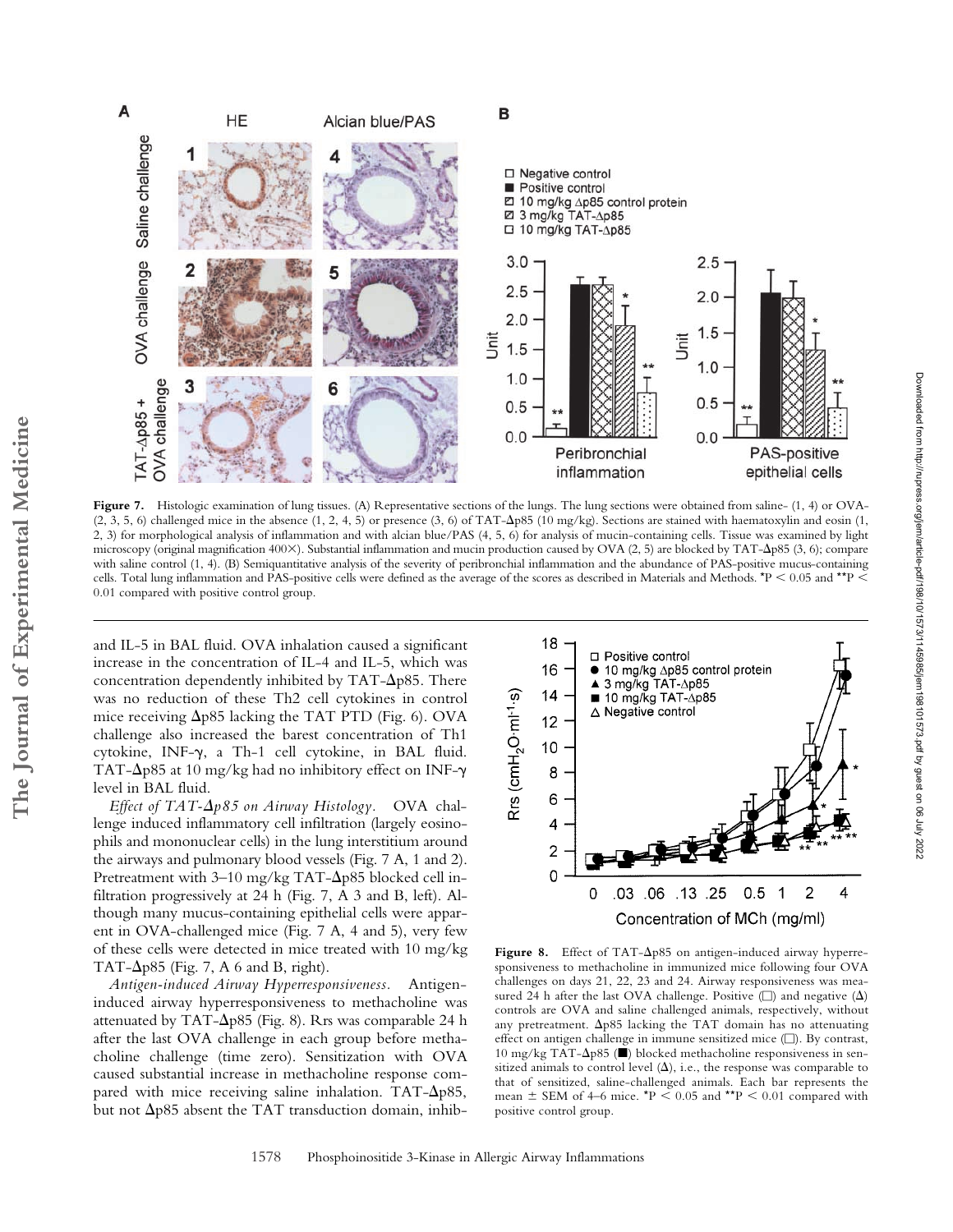ited the augmented dose–response curve to methacholine in a dose-dependent manner. In a subsequent study, we demonstrated that TAT vehicle alone had no effect on the baseline airway responsiveness to methacholine. Hence, blockade of OVA-induced airway response to methacholine challenge was not caused by TAT protein in the absence of  $\Delta p85$ .

## **Discussion**

**The Journal of Experimental Medicine**

The Journal of Experimental Medicine

The objective of this investigation was to determine the potential role of PI3K in antigen-induced airway inflammation, Th2 cytokine secretion, and airway hyperresponsiveness in mice. Our results show that  $TAT-\Delta p85$  attenuates antigen-induced airway infiltration of eosinophils and lymphocytes in a concentration-dependent manner, reduces the number of mucus-containing cells in the airway lumen, reduces Th2 cytokine concentrations in BAL, and blocks airway hyperresponsiveness to methacholine. These findings suggest that PI3K signaling likely has a regulatory role in antigen-induced airway inflammation and hyperresponsiveness in mice.

The Th2 cytokine, IL-4, regulates allergic inflammation by promoting Th2 cell differentiation (29, 30), IgE synthesis and its receptor up-regulation (31, 32), VCAM-1 expression (33), and airway hypersecretion (34). Another Th2 cytokine, IL-5, promotes eosinophilic inflammation and infiltration into airways (35, 36). Our data demonstrate that blockade of PI3K signaling by i.p. administration of TAT- -p85 reduces secretion of Th2 cytokines (IL-4 and IL-5), but has no effect on the secretion of the Th-1 cytokine, IFN $\gamma$ , in the BAL fluid. These data suggest that PI3K regulates, in part, the balance between Th1 and Th2 lymphocytes (Fig. 6).

Although the mechanistic relationship between eosinophilic inflammation and airway hyperresponsiveness has not been established, eosinophils and their granular contents can cause airway smooth muscle contraction (7, 37, 38). Many inflammatory mediators attract and activate eosinophils through signal transduction pathways involving the enzyme, PI3K. In this study, TAT- $\Delta p$ 85 administration blocked antigen-induced both airway infiltration of eosinophils and airway hyperresponsiveness. Blockade of eosinophilic infiltration into airway can be caused by: (a) decreased release of eosinophils from bone marrow, (b) decreased eosinophil adhesion to endothelial cells and subsequent blockade of chemotaxis, or (c) decreased Th2 cytokine secretion. Palframan et al. (12) reported that wortmannin inhibited IL-5–induced release of eosinophils from perfused bone marrow, as well as selective eosinophil chemokinesis in vitro (12). We have demonstrated previously that the pharmacological inhibition of PI3K by LY294002 or wortmannin blocks eosinophil adhesion to ICAM-1 caused by IL-5 in vitro (39). In this study, TAT- $\Delta p$ 85 blocked Th2 cytokine secretion after antigen challenge (Fig. 6) and IL-5–induced eosinophil migration (Fig. 5), suggesting that PI3K is involved in cytokineinduced eosinophil migration. Our data are consistent with

the results obtained in studies reported by others showing that PI3K inhibition blocks the increased number of eosinophils in OVA-challenged mice (40). Other investigations have shown that PI3K inhibition blocks eosinophil degranulation in vitro (41) and in vivo (40, 41). In our report, decreased airway hyperresponsiveness corresponded to blockade of infiltration of eosinophils into the conducting airways.

In contrast to eosinophils,  $TAT-\Delta p85$  had no effect on neutrophil migration into the airway after antigen challenge. It has been reported that class IB PI3K $\gamma$ -deficient neutrophils have severe defects in migration and respiratory burst activity in response to heterotrimeric G protein–coupled receptor agonists and chemotactic agents (42). Thus, class IB PI3K $\gamma$  rather than class IA PI3K may regulate neutrophil migration.

The effects of transduction of TAT- $\Delta p$ 85 in decreasing airway hyperresponsiveness and inflammation appear to be fully specific to  $\Delta p85$  domain of the TAT. Treatment with  $\Delta$ p85 lacking the TAT domain had no effect on airway responsiveness or inflammatory cell migration after allergen challenge. Likewise, TAT-GFP, which transmits the HIV-TAT domain, but not the  $\Delta p85$  domain, had no effect on antigen-induced airway inflammation and methacholineinduced airway responsiveness versus saline controls.

A potential strategy for treatment asthma is to develop methods for blocking the signal transduction pathways causing inflammatory cell activation. A variety of PI3K effectors, such as PDK-1, PKB, p70 S6 kinase (p70S6K), and protein kinase C (PKC), and eliminators, such as PTEN (40), have been reported, and some of these were reported as critical signal transduction molecules in the pathogenesis of asthma. The p70S6K inhibitors, rapamycin and its analogue, were reported to inhibit antigen-induced airway inflammation and airway responsiveness in mice (43, 44). Rapamycin also blocked allergen-driven T cell proliferation and IL-5 production in PBMCs (43). Cellular PKC activity was increased in asthmatic patients (45), and increased expression and activation of PKC, which is phosphorylated in the activation loop site by PDK-1 (46, 47), correlated with antigen-induced late asthmatic responses (48). PTEN blocks the action of PI3K by dephosphorylating the signal lipid, PIP3. Intratracheal administration of adenoviruses carrying PTEN cDNA significantly reduced IL-4, IL-5, and eosinophil cationic protein levels in BAL fluids after OVA inhalation (40). Although the PI3K inhibitor, wortmannin, has been shown to inhibit antigeninduced airway hyperresponsiveness in mouse and guinea pigs (40, 41), wortmannin also exhibits an inhibitory effect on group IV-PLA<sub>2</sub> (49), phospholipase D (50), or myosin light chain kinase (51). Accordingly, specific blockade of the PI3K signaling rather than a pharmacological inhibitor may be therapeutically more specific in airway inflammatory disease. In 1999, Dowdy et al. (20) reported the delivery of a biologically active protein into the mouse without signs of gross neurological problems or systemic distress. In this study,  $TAT-\Delta p85$  had a marked effect on experimental antigen–induced asthmatic reactions, and there were no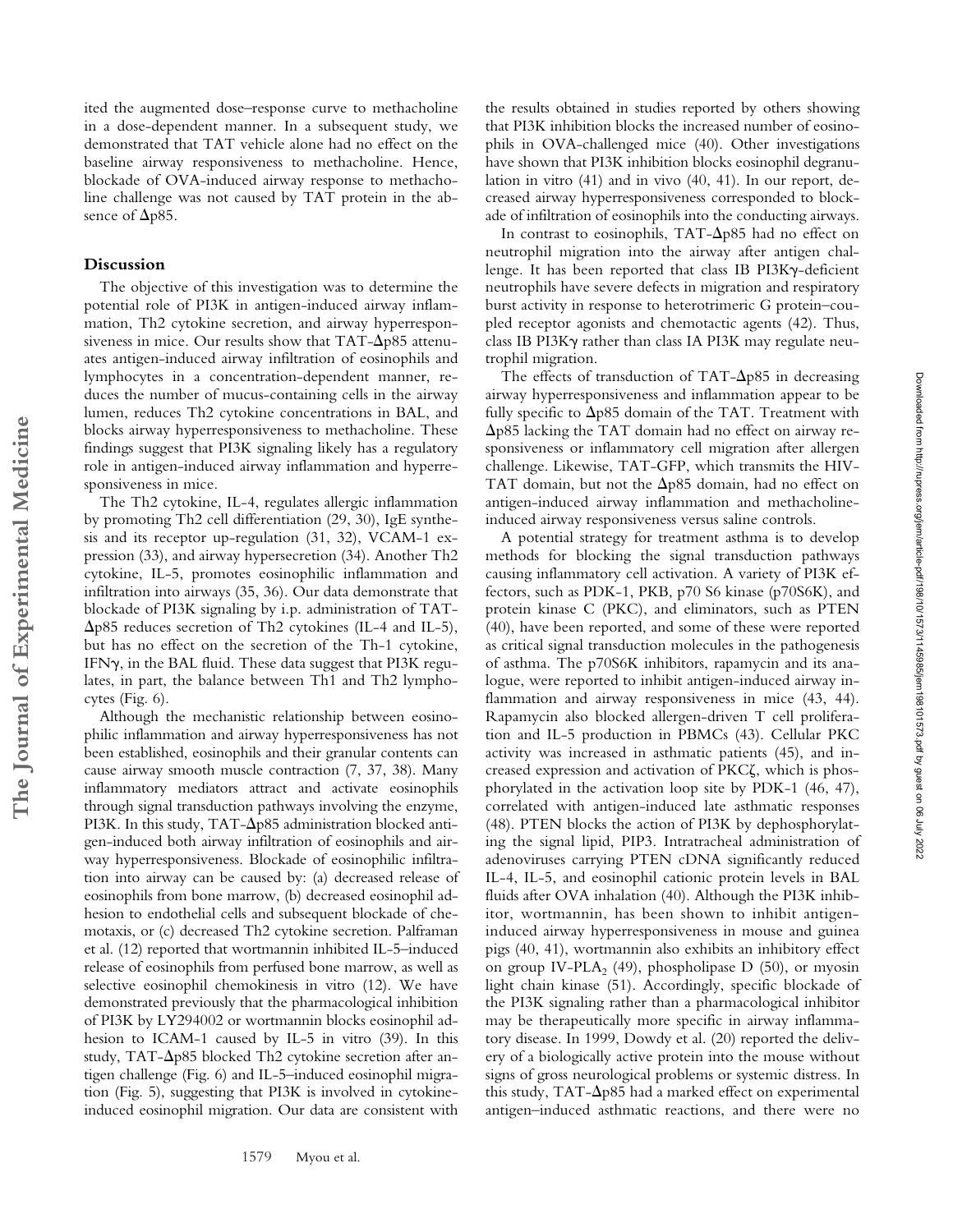apparent adverse effects on BAL cell viability as assessed by trypan blue dye, histological change of the lung, or physiological airway smooth muscle response to methacholine in  $TAT-\Delta p85$ -treated mice. These results suggest possibilities for the development of protein therapies targeted to the specific pathways for bronchial asthma.

Our data, which link specific physiological events, i.e., airway hyperresponsiveness to inflammatory cell migration (i.e., eosinophils), also suggests that blockade of the latter during immune sensitization prevents the development of airway hyperresponsiveness. These data suggest that intervention with TAT- $\Delta p85$  protein could possibly be efficacious in preventing the development of airway hyperresponsiveness in humans. However, rodents do not develop the "human" asthma, and blockade of airway hyperresponsiveness in these studies was achieved in mice newly sensitized with antigen from the naïve state. Hence, it is not certain whether long established human asthma would respond comparably. It is important to acknowledge specific limitations of our findings. Our data were obtained in mice with experimentally induced antigen-mediated airway hyperresponsiveness. Although the histological changes in these airways resemble those of human asthma, these data cannot be extrapolated to the human state. Nonetheless, these data suggest both a possible pathogenetic mechanism and means for therapeutic intervention in human asthmatic states that is worthy of further consideration.

We conclude that blockade of PI3K in antigen sensitized animals reduces Th2 cytokine levels in the BAL, blocks eosinophil and lymphocyte migration into airways and consequent airway hyperresponsiveness to methacholine. Accordingly, PI3K may have a potential role in the immune regulation of Th2-mediated airway hyperresponsiveness.

We thank Dr. Steven Dowdy (University of California San Diego, La Jolla, CA) for providing TAT expression vector, Dr. Masato Kasuga (Kobe University Graduate School of Medicine, Kobe, Japan) for providing pGEX vectors containing  $\Delta p85$  cDNA, and Dr. Julian Solway (The University of Chicago, Chicago, IL) for advice in measurement of airway responsiveness.

This work was supported by NHLBI grant HL-46368, by NHLBI SCOR grant HL-56399 (A.R. Leff), NIAID grant AI-52109 (X. Zhu), and by the Astra-Zeneca Traveling Fellowship (S. Myou).

*Submitted: 24 February 2003 Accepted: 12 October 2003*

## **References**

**The Journal of Experimental Medicine**

The Journal of Experimental Medicine

- 1. Bochner, B.S., B.J. Undem, and L.M. Lichtenstein. 1994. Immunological aspects of allergic asthma. *Annu. Rev. Immunol.* 12:295–335.
- 2. Hamid, Q., M. Azzawi, S. Ying, R. Moqbel, A.J. Wardlaw, C.J. Corrigan, B. Bradley, S.R. Durham, J.V. Collins, P.K. Jeffery, et al. 1991. Expression of mRNA for interleukin-5 in mucosal bronchial biopsies from asthma. *J. Clin. Invest.* 87: 1541–1546.
- 3. Robinson, D., Q. Hamid, S. Ying, A. Bentley, B. Assoufi, S. Durham, and A.B. Kay. 1993. Prednisolone treatment in asthma is associated with modulation of bronchoalveolar la-

vage cell interleukin-4, interleukin-5, and interferon- $\gamma$  cytokine gene expression. *Am. Rev. Respir. Dis.* 148:401–406.

- 4. Weiss, J.W., J.M. Drazen, N. Coles, E.R. McFadden, Jr., P.F. Weller, E.J. Corey, R.A. Lewis, and K.F. Austen. 1982. Bronchoconstrictor effects of leukotriene C in humans. *Science.* 216:196–198.
- 5. Cuss, F.M., C.M. Dixon, and P.J. Barnes. 1986. Effects of inhaled platelet activating factor on pulmonary function and bronchial responsiveness in man. *Lancet.* 2:189–192.
- 6. White, S.R., M.E. Strek, G.V. Kulp, S.M. Spaethe, R.A. Burch, S.P. Neeley, and A.R. Leff. 1993. Regulation of human eosinophil degranulation and activation by endogenous phospholipase A2. *J. Clin. Invest.* 91:2118–2125.
- 7. Lefort, J., M.A. Nahori, C. Ruffie, B.B. Vargaftig, and M. Pretolani. 1996. In vivo neutralization of eosinophil-derived major basic protein inhibits antigen-induced bronchial hyperreactivity in sensitized guinea pigs. *J. Clin. Invest.* 97:1117– 1121.
- 8. Whitman, M., C.P. Downes, M. Keeler, T. Keller, and L. Cantley. 1988. Type I phosphatidylinositol kinase makes a novel inositol phospholipid, phosphatidylinositol-3-phosphate. *Nature.* 332:644–646.
- 9. Dhand, R., K. Hara, I. Hiles, B. Bax, I. Gout, G. Panayotou, M.J. Fry, K. Yonezawa, M. Kasuga, and M.D. Waterfield. 1994. PI 3-kinase: structural and functional analysis of intersubunit interactions. *EMBO J.* 13:511–521.
- 10. Fukao, T., M. Tanabe, Y. Terauchi, T. Ota, S. Matsuda, T. Asano, T. Kadowaki, T. Takeuchi, and S. Koyasu. 2002. PI3K-mediated negative feedback regulation of IL-12 production in DCs. *Nat. Immunol.* 3:875–881.
- 11. Fukao, T., T. Yamada, M. Tanabe, Y. Terauchi, T. Ota, T. Takayama, T. Asano, T. Takeuchi, T. Kadowaki, J. Hata Ji, and S. Koyasu. 2002. Selective loss of gastrointestinal mast cells and impaired immunity in PI3K-deficient mice. *Nat. Immunol.* 3:295–304.
- 12. Palframan, R.T., P.D. Collins, N.J. Severs, S. Rothery, T.J. Williams, and S.M. Rankin. 1998. Mechanisms of acute eosinophil mobilization from the bone marrow stimulated by interleukin 5: the role of specific adhesion molecules and phosphatidylinositol 3-kinase. *J. Exp. Med.* 188:1621–1632.
- 13. Dunzendorfer, S., C. Meierhofer, and C.J. Wiedermann. 1998. Signaling in neuropeptide-induced migration of human eosinophils. *J. Leukoc. Biol.* 64:828–834.
- 14. Krymskaya, V.P., R.B. Penn, M.J. Orsini, P.H. Scott, R.J. Plevin, T.R. Walker, A.J. Eszterhas, Y. Amrani, E.R. Chilvers, and R.A. Panettieri, Jr. 1999. Phosphatidylinositol 3-kinase mediates mitogen-induced human airway smooth muscle cell proliferation. *Am. J. Physiol.* 277:L65–L78.
- 15. Smith, A.J., Z. Surviladze, E.A. Gaudet, J.M. Backer, C.A. Mitchell, and B.S. Wilson. 2001. p110 $\beta$  and p110delta phosphatidylinositol 3-kinases up-regulate Fc(epsilon)RI-activated  $Ca2+$  influx by enhancing inositol 1,4,5- trisphosphate production. *J. Biol. Chem.* 276:17213–17220.
- 16. Page, K., J. Li, J.A. Hodge, P.T. Liu, T.L. Vanden Hoek, L.B. Becker, R.G. Pestell, M.R. Rosner, and M.B. Hershenson. 1999. Characterization of a Rac1 signaling pathway to cyclin D(1) expression in airway smooth muscle cells. *J. Biol. Chem.* 274:22065–22071.
- 17. Bracke, M., E. van de Graaf, J.W. Lammers, P.J. Coffer, and L. Koenderman. 2000. In vivo priming of  $Fc\alpha R$  functioning on eosinophils of allergic asthmatics. *J. Leukoc. Biol.* 68:655– 661.
- 18. Fruman, D.A., F. Mauvais-Jarvis, D.A. Pollard, C.M. Yballe,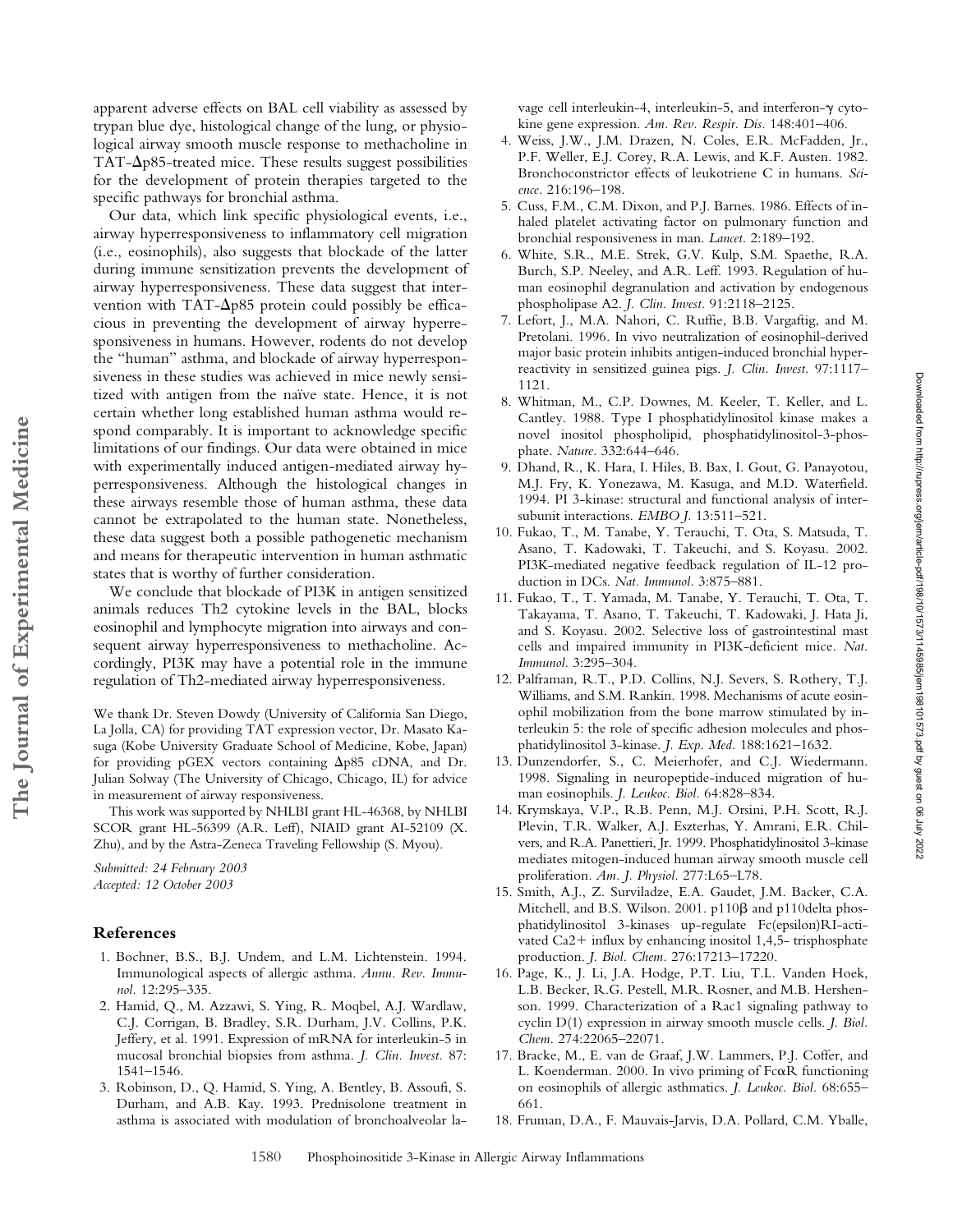D. Brazil, R.T. Bronson, C.R. Kahn, and L.C. Cantley. 2000. Hypoglycaemia, liver necrosis and perinatal death in mice lacking all isoforms of phosphoinositide 3-kinase p85  $\alpha$ . *Nat. Genet.* 26:379–382.

- 19. Fruman, D.A., S.B. Snapper, C.M. Yballe, L. Davidson, J.Y. Yu, F.W. Alt, and L.C. Cantley. 1999. Impaired B cell development and proliferation in absence of phosphoinositide 3-kinase p85. *Science.* 283:393–397.
- 20. Schwarze, S.R., A. Ho, A. Vocero-Akbani, and S.F. Dowdy. 1999. In vivo protein transduction: delivery of a biologically active protein into the mouse. *Science.* 285:1569–1572.
- 21. Kotani, K., K. Yonezawa, K. Hara, H. Ueda, Y. Kitamura, H. Sakaue, A. Ando, A. Chavanieu, B. Calas, F. Grigorescu, et al. 1994. Involvement of phosphoinositide 3-kinase in insulin- or IGF-1-induced membrane ruffling. *EMBO J.* 13: 2313–2321.
- 22. Nagahara, H., A.M. Vocero-Akbani, E.L. Snyder, A. Ho, D.G. Latham, N.A. Lissy, M. Becker-Hapak, S.A. Ezhevsky, and S.F. Dowdy. 1998. Transduction of full-length TAT fusion proteins into mammalian cells: TAT-p27Kip1 induces cell migration. *Nat. Med.* 4:1449–1452.
- 23. Myou, S., X. Zhu, E. Boetticher, S. Myo, A. Meliton, A. Lambertino, N.M. Munoz, and A.R. Leff. 2002. Blockade of focal clustering and active conformation in  $\beta$ 2-integrinmediated adhesion of eosinophils to intercellular adhesion molecule-1 caused by transduction of HIV TAT-dominant negative Ras. *J. Immunol.* 169:2670–2676.
- 24. Hall, D.J., J. Cui, M.E. Bates, B.A. Stout, L. Koenderman, P.J. Coffer, and P.J. Bertics. 2001. Transduction of a dominant-negative H-Ras into human eosinophils attenuates extracellular signal-regulated kinase activation and interleukin-5-mediated cell viability. *Blood.* 98:2014–2021.

**The Journal of Experimental Medicine**

The Journal of Experimental Medicine

- 25. Mathur, M., K. Herrmann, X. Li, Y. Qin, J. Weinstock, D. Elliott, J. Monahan, and P. Padrid. 1999. TRFK-5 reverses established airway eosinophilia but not established hyperresponsiveness in a murine model of chronic asthma. *Am. J. Respir. Crit. Care Med.* 159:580–587.
- 26. Humbles, A.A., B. Lu, C.A. Nilsson, C. Lilly, E. Israel, Y. Fujiwara, N.P. Gerard, and C. Gerard. 2000. A role for the C3a anaphylatoxin receptor in the effector phase of asthma. *Nature.* 406:998–1001.
- 27. Duguet, A., K. Biyah, E. Minshall, R. Gomes, C.G. Wang, M. Taoudi-Benchekroun, J.H. Bates, and D.H. Eidelman. 2000. Bronchial responsiveness among inbred mouse strains. Role of airway smooth-muscle shortening velocity. *Am. J. Respir. Crit. Care Med.* 161:839–848.
- 28. Ford, J.G., D. Rennick, D.D. Donaldson, R. Venkayya, C. McArthur, E. Hansell, V.P. Kurup, M. Warnock, and G. Grunig. 2001. Il-13 and IFN- $\gamma$ : interactions in lung inflammation. *J. Immunol.* 167:1769–1777.
- 29. Hsieh, C.S., A.B. Heimberger, J.S. Gold, A. O'Garra, and K.M. Murphy. 1992. Differential regulation of T helper phenotype development by interleukins 4 and 10 in an  $\alpha$   $\beta$ T-cell-receptor transgenic system. *Proc. Natl. Acad. Sci. USA.* 89:6065–6069.
- 30. Seder, R.A., W.E. Paul, M.M. Davis, and B. Fazekas de St Groth. 1992. The presence of interleukin 4 during in vitro priming determines the lymphokine-producing potential of CD4+ T cells from T cell receptor transgenic mice. *J. Exp. Med.* 176:1091–1098.
- 31. Coffman, R.L., J. Ohara, M.W. Bond, J. Carty, A. Zlotnik, and W.E. Paul. 1986. B cell stimulatory factor-1 enhances the IgE response of lipopolysaccharide-activated B cells. *J.*

*Immunol.* 136:4538–4541.

- 32. Pawankar, R., M. Okuda, H. Yssel, K. Okumura, and C. Ra. 1997. Nasal mast cells in perennial allergic rhinitics exhibit increased expression of the Fc epsilonRI, CD40L, IL-4, and IL-13, and can induce IgE synthesis in B cells. *J. Clin. Invest.* 99:1492–1499.
- 33. Moser, R., J. Fehr, and P.L. Bruijnzeel. 1992. IL-4 controls the selective endothelium-driven transmigration of eosinophils from allergic individuals. *J. Immunol.* 149:1432–1438.
- 34. Dabbagh, K., K. Takeyama, H.M. Lee, I.F. Ueki, J.A. Lausier, and J.A. Nadel. 1999. IL-4 induces mucin gene expression and goblet cell metaplasia in vitro and in vivo. *J. Immunol.* 162:6233–6237.
- 35. Mauser, P.J., A.M. Pitman, X. Fernandez, S.K. Foran, G.K. Adams, III, W. Kreutner, R.W. Egan, and R.W. Chapman. 1995. Effects of an antibody to interleukin-5 in a monkey model of asthma. *Am. J. Respir. Crit. Care Med.* 152:467–472.
- 36. Foster, P.S., S.P. Hogan, A.J. Ramsay, K.I. Matthaei, and I.G. Young. 1996. Interleukin 5 deficiency abolishes eosinophilia, airways hyperreactivity, and lung damage in a mouse asthma model. *J. Exp. Med.* 183:195–201.
- 37. Rabe, K.F., N.M. Munoz, A.J. Vita, B.E. Morton, H. Magnussen, and A.R. Leff. 1994. Contraction of human bronchial smooth muscle caused by activated human eosinophils. *Am. J. Physiol.* 267:L326–L334.
- 38. Strek, M.E., F.S. Williams, G.J. Gleich, A.R. Leff, and S.R. White. 1996. Mechanisms of smooth muscle contraction elicited by cationic proteins in guinea pig trachealis. *Am. J. Physiol.* 270:L133–L140.
- 39. Zhu, X., B. Jacobs, E. Boetticher, S. Myou, A. Meliton, H. Sano, A.T. Lambertino, N.M. Munoz, and A.R. Leff. 2002. IL-5-induced integrin adhesion of human eosinophils caused by ERK1/2- mediated activation of cPLA2. *J. Leukoc. Biol.* 72:1046–1053.
- 40. Kwak, Y.G., C.H. Song, H.K. Yi, P.H. Hwang, J.S. Kim, K.S. Lee, and Y.C. Lee. 2003. Involvement of PTEN in airway hyperresponsiveness and inflammation in bronchial asthma. *J. Clin. Invest.* 111:1083–1092.
- 41. Ezeamuzie, C.I., J. Sukumaran, and E. Philips. 2001. Effect of wortmannin on human eosinophil responses in vitro and on bronchial inflammation and airway hyperresponsiveness in Guinea pigs in vivo. *Am. J. Respir. Crit. Care Med.* 164:1633– 1639.
- 42. Sasaki, T., J. Irie-Sasaki, R.G. Jones, A.J. Oliveira-dos-Santos, W.L. Stanford, B. Bolon, A. Wakeham, A. Itie, D. Bouchard, I. Kozieradzki, et al. 2000. Function of PI3K $\gamma$  in thymocyte development, T cell activation, and neutrophil migration. *Science.* 287:1040–1046.
- 43. Powell, N., S. Till, J. Bungre, and C. Corrigan. 2001. The immunomodulatory drugs cyclosporin A, mycophenolate mofetil, and sirolimus (rapamycin) inhibit allergen-induced proliferation and IL-5 production by PBMCs from atopic asthmatic patients. *J. Allergy Clin. Immunol.* 108:915–917.
- 44. Fujitani, Y., and A. Trifilieff. 2003. In vivo and in vitro effects of SAR 943, a rapamycin analogue, on airway inflammation and remodeling. *Am. J. Respir. Crit. Care Med.* 167: 193–198.
- 45. Vachier, I., P. Chanez, T. Radeau, C. Le Doucen, C. Leger, and P. Godard. 1997. Cellular protein kinase C activity in asthma. *Am. J. Respir. Crit. Care Med.* 155:1211–1216.
- 46. Le Good, J.A., W.H. Ziegler, D.B. Parekh, D.R. Alessi, P. Cohen, and P.J. Parker. 1998. Protein kinase C isotypes controlled by phosphoinositide 3-kinase through the protein ki-